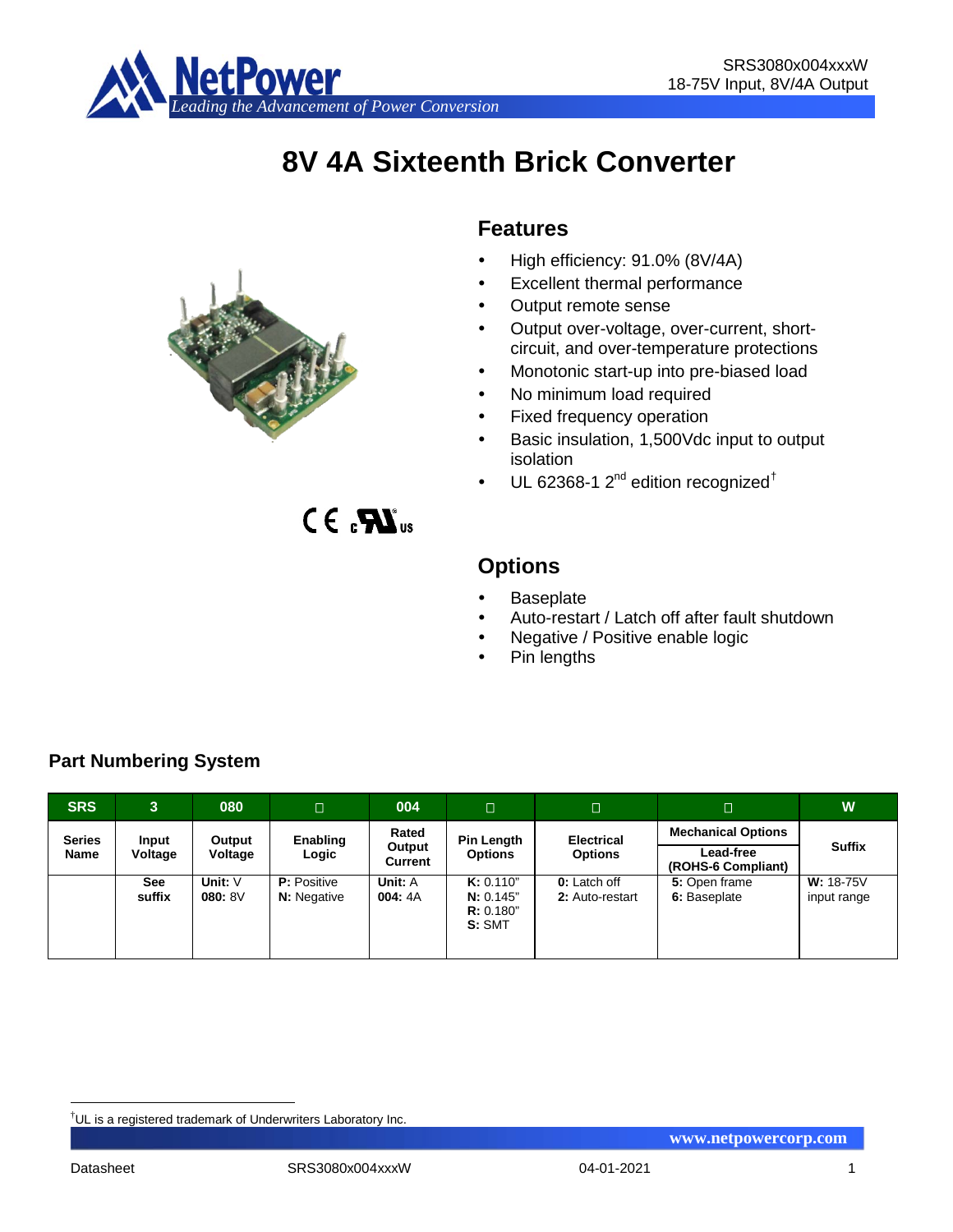

## **Absolute Maximum Rating**

Excessive stresses over these absolute maximum ratings can cause permanent damage to the converter. Operation should be limited to the conditions outlined under the Electrical Specification Section.

| <b>Parameter</b>                                                             | Min    | <b>Max</b> | Unit |
|------------------------------------------------------------------------------|--------|------------|------|
| Input Voltage (continuous)                                                   | $-0.5$ | 75         |      |
| Input Voltage (<100ms, operating)                                            |        | 100        |      |
| Input Voltage (continuous, non-operating)                                    |        | 100        |      |
| <b>Operating Ambient Temperature</b><br>(See Thermal Considerations section) | $-40$  | $85*$      | °С   |
| Storage Temperature                                                          | -55    | 125        | °С   |

*\*Derating curves provided in this datasheet end at 85ºC ambient temperature. Operation above 85ºC ambient temperature is allowed provided the temperatures of the key components or the baseplate do not exceed the limit stated in the Thermal Considerations section.*

## **Electrical Specifications**

These specifications are valid over the converter's full range of input voltage, resistive load, and temperature unless noted otherwise.

#### **Input Specifications**

| <b>Parameter</b>                      | <b>Min</b>               | <b>Typical</b> | <b>Max</b> | <b>Unit</b> |
|---------------------------------------|--------------------------|----------------|------------|-------------|
| Input Voltage                         | 18                       | 36             | 75         | Vdc         |
| Input Current                         | $\overline{\phantom{0}}$ | -              | 3          | A           |
| Quiescent Input Current (typical Vin) |                          | 40             | 60         | mA          |
| <b>Standby Input Current</b>          |                          | 5              | 8          | mA          |
| Input Turn-on Voltage Threshold       | 16.5                     | 17.0           | 18.0       |             |
| Input Turn-off Voltage Threshold      | 15.0                     | 16.0           | 16.5       |             |
| Input Voltage ON/OFF Hysteresis       |                          |                |            |             |

#### **Output Specifications**

| <b>Parameter</b>                                                                                                                                                                                  | <b>Min</b> | <b>Typical</b>    | <b>Max</b> | <b>Unit</b>    |
|---------------------------------------------------------------------------------------------------------------------------------------------------------------------------------------------------|------------|-------------------|------------|----------------|
| Output Voltage Set Point<br>(typical Vin; full load; $Ta = 25^{\circ}C$ )                                                                                                                         |            | 8.0               |            | V              |
| Output Voltage Set Point Accuracy<br>(typical Vin; full load; $Ta = 25^{\circ}C$ )                                                                                                                | $-1.5$     |                   | $+1.5$     | %Vo            |
| Output Voltage Set Point Accuracy (over all conditions)                                                                                                                                           | $-3.0$     |                   | $+3.0$     | %Vo            |
| <b>Output Regulation:</b><br>Line Regulation (full range input voltage, 1/2 full load)<br>Load Regulation(full range load, typical Vin)<br>Temperature (Ta = -40 $^{\circ}$ C to 85 $^{\circ}$ C) |            | 0.2<br>0.2<br>0.1 | 0.5<br>0.5 | %Vo            |
| Output Ripple and Noise Voltage<br><b>RMS</b><br>Peak-to-peak (5 Hz to 20 MHz bandwidth, typical Vin)                                                                                             |            | 40<br>110         |            | mVrms<br>mVp-p |
| <b>Output Current</b>                                                                                                                                                                             | 0          |                   | 4          | A              |
| <b>Output Power</b>                                                                                                                                                                               | 0          |                   | 32         | W              |
| Efficiency<br>(typical Vin; full load; $Ta = 25^{\circ}C$ )                                                                                                                                       |            | 91.0              |            | $\%$           |
| <b>Output Ripple Frequency</b>                                                                                                                                                                    | 230        | 250               | 270        | kHz            |
| <b>External Load Capacitance</b>                                                                                                                                                                  |            |                   | 2,000      | μF             |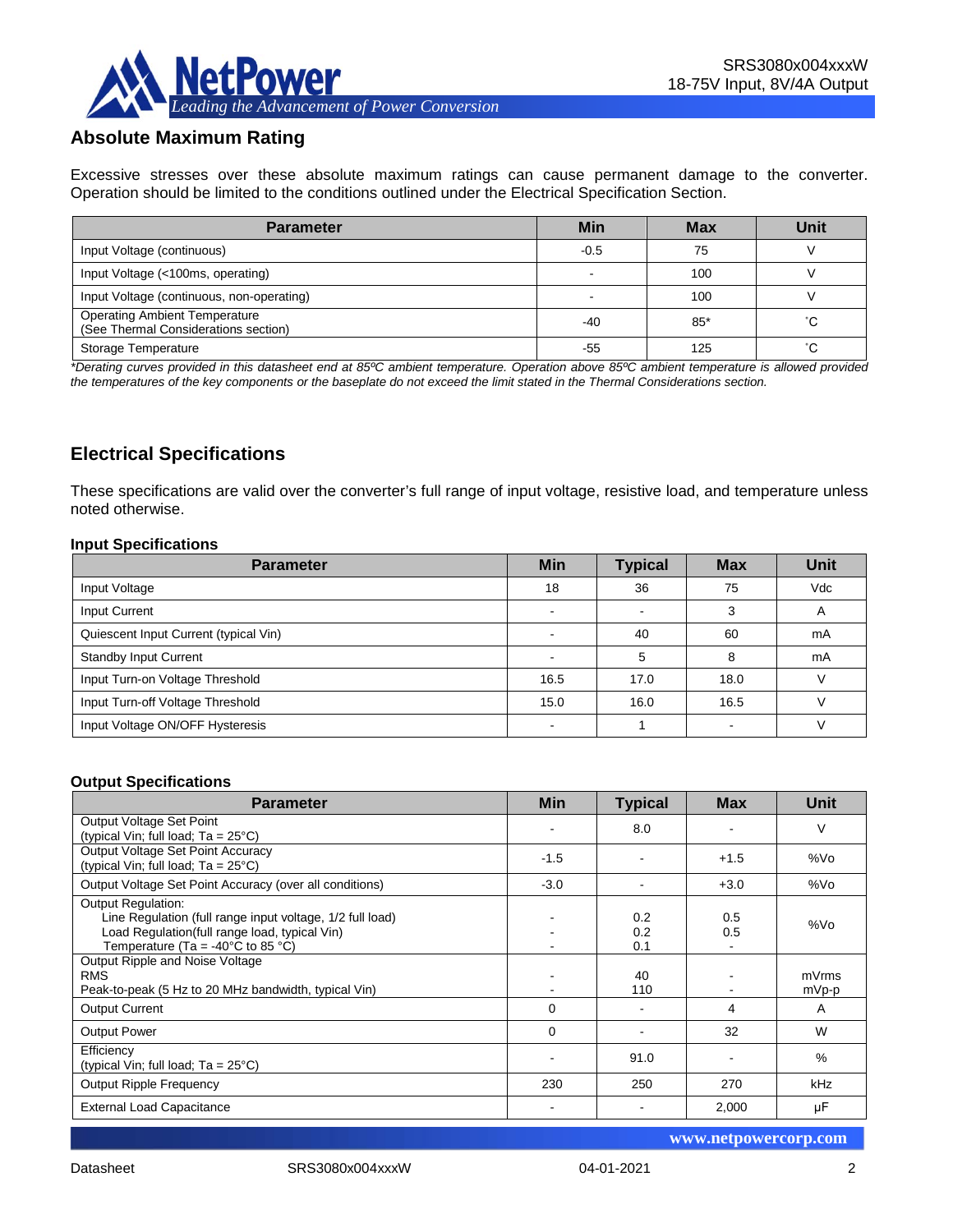

#### **Output Specifications (Continued)**

| <b>Parameter</b>                                                                                                                                   | <b>Min</b> | <b>Typical</b> | <b>Max</b> | Unit |
|----------------------------------------------------------------------------------------------------------------------------------------------------|------------|----------------|------------|------|
| Startup Delay, duration from enabling signal to Vo reaches 10% of its set<br>point.<br>(typical Vin; full load; $Ta = 25^{\circ}C$ )               |            | 5              |            | ms   |
| Startup Time, duration for Vo to rise from 10% of its set point to within its<br>regulation band.<br>(typical Vin; full load; $Ta = 25^{\circ}C$ ) |            |                |            | ms   |
| <b>Output Over Current Protection Set Point</b>                                                                                                    | 115        | 130            | 180        | $\%$ |
| Output Over Voltage Protection Set Point                                                                                                           | 110        | 120            | 135        | $\%$ |
| Output Trim Range in % of typical Vo                                                                                                               | 80         |                | 110        | $\%$ |
| Output Remote Sense Range in % of typical Vo                                                                                                       |            |                | 10         | %    |
| <b>Dynamic Response</b><br>(typical Vin; $Ta = 25^{\circ}C$ ; load transient 0.1A/ $\mu s$ )<br>Load steps from 50% to 75% of full load:           |            |                |            |      |
| Peak deviation                                                                                                                                     |            | 4              |            | %Vo  |
| Settling time (within 10% band of Vo deviation)<br>Load step from 75% to 50% of full load                                                          |            | 300            |            | μs   |
| Peak deviation                                                                                                                                     |            | 4              |            | %Vo  |
| Settling time (within 10% band of Vo deviation)                                                                                                    |            | 300            |            | μs   |

#### **General Specifications**

| <b>Parameter</b>                                                                                                | <b>Min</b> | <b>Typical</b> | <b>Max</b> | <b>Unit</b>  |
|-----------------------------------------------------------------------------------------------------------------|------------|----------------|------------|--------------|
| Remote Enable                                                                                                   |            |                |            |              |
| Logic Low:                                                                                                      |            |                |            |              |
| $ION/OFF = 1.0mA$                                                                                               | 0          | -              | 1.2        | ν            |
| $VON/OFF = 0.0V$                                                                                                |            |                | 1.0        | mA           |
| Logic High:                                                                                                     |            |                |            |              |
| $ION/OFF = 0.0µA$                                                                                               | 3.5        |                | 15         |              |
| Leakage Current                                                                                                 |            |                | 50         | μA           |
| <b>Isolation Capacitance</b>                                                                                    |            | 1,200          |            | pF           |
| <b>Insulation Resistance</b>                                                                                    | 10         |                |            | MΩ           |
| Calculated MTBF (Telecordia SR-332, 2011, Issue 3), full load, 40°C, 60%<br>upper confidence level, typical Vin |            | 11.6           |            | $10^6$ -hour |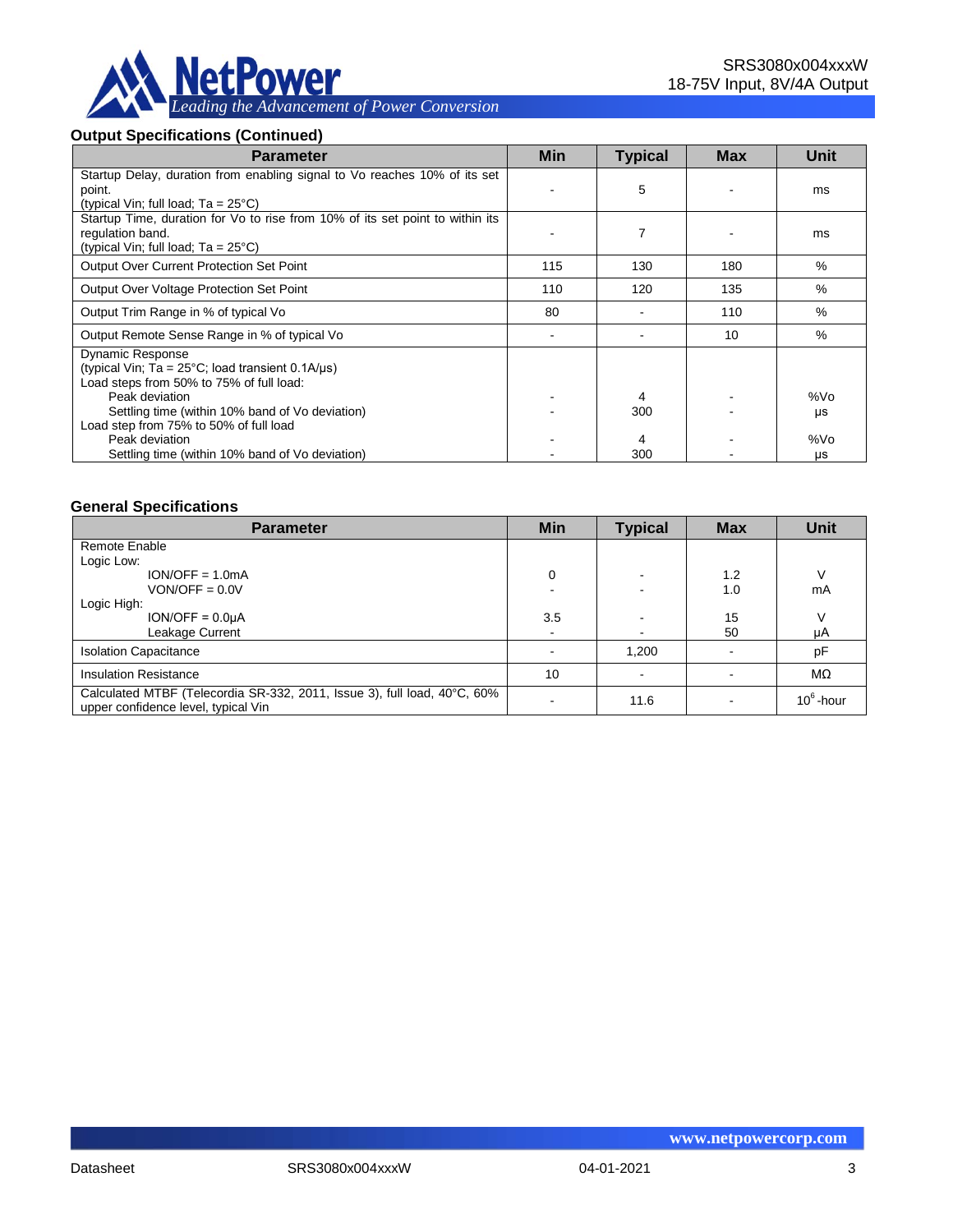

# **Characteristic Curves**



**Time – t (500μs/div) Figure 5.** Transient Load Response (typical Vin, load current steps from 75% to 50% at a slew rate  $0.1A/\mu s$ 

**Time – t (500μs/div) Figure 6.** Transient Load Response (typical Vin, load current steps from 50% to 75% at a slew rate 0.1A/µs)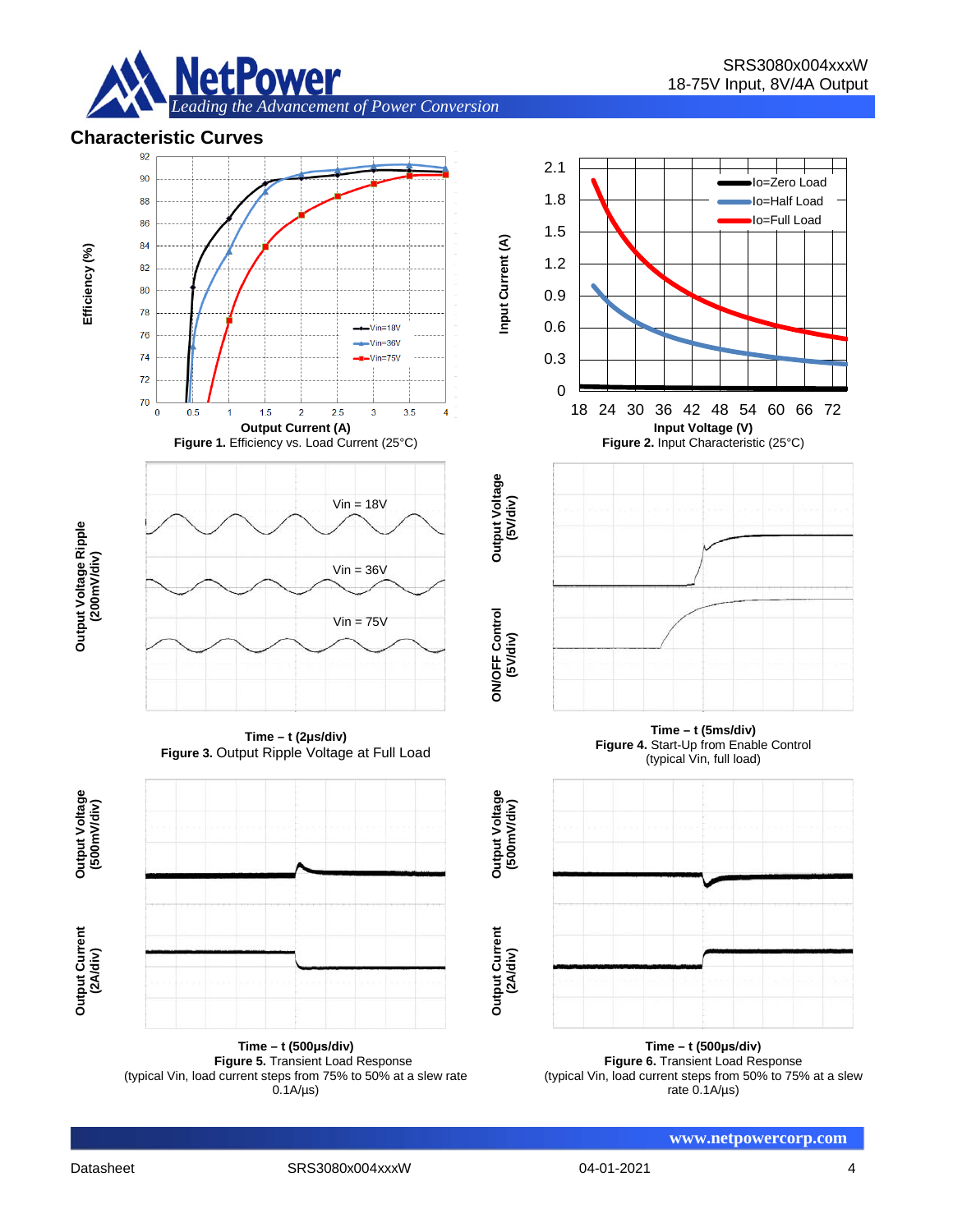





155°C

**Figure 8.** Thermal Image for Airflow Direction 3 (4A output, 55°C ambient, 200 LFM, typical Vin, open frame, unit soldered onto a fixture board)

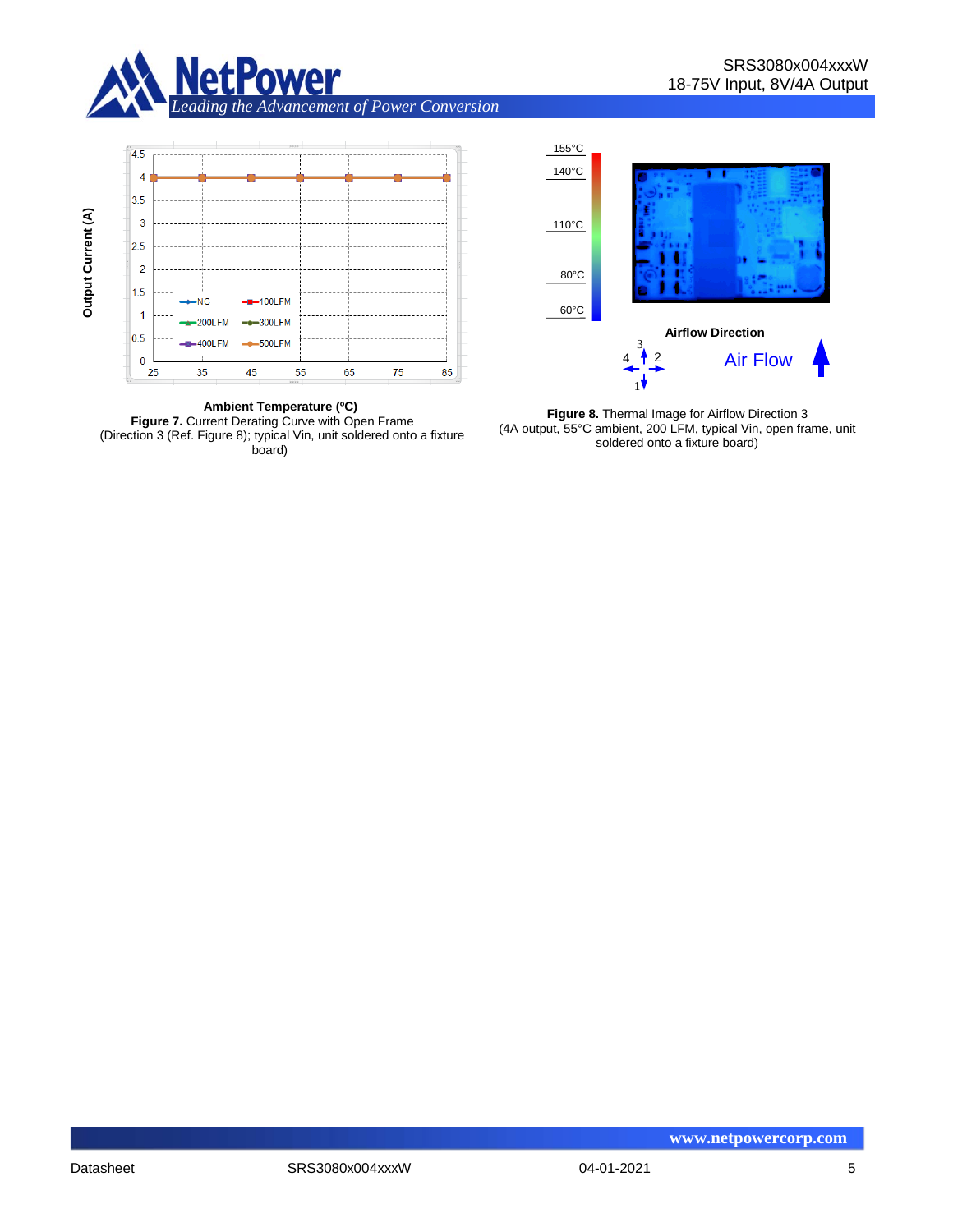

## **Feature Descriptions**

#### **Remote ON/OFF**

The converter can be turned on and off by changing the voltage between the ON/OFF pin and Vin(-). The SRS3 Series of converters are available with factory selectable positive logic and negative logic.

For the negative control logic, the converter is ON when the ON/OFF pin is at a logic low level and OFF when the ON/OFF pin is at a logic high level. For the positive control logic, the converter is ON when the ON/OFF pin is at a logic high level and OFF when the ON/OFF pin is at a logic low level.

With the internal pull-up circuitry, a simple external switch between the ON/OFF pin and Vin(-) can control the converter. A few example circuits for controlling the ON/OFF pin are shown in Figures 9, 10 and 11.

The logic low level is from 0V to 1.2V and the maximum sink current during logic low is 1mA. The external switch must be capable of maintaining a logic-low level while sinking up to this current. The logic high level is from 3.5V to 15V. The converter has an internal pull-up circuit that ensures the ON/OFF pin at a high logic level when the leakage current at ON/OFF pin is no greater than 50μA.



**Figure 9.** Opto Coupler Enable Circuit



**Figure 10.** Open Collector Enable Circuit



**Figure 11.** Direct Logic Drive

#### **Remote SENSE**

The remote SENSE pins are used to sense the voltage at the load point to accurately regulate the load voltage and eliminate the impact of the voltage drop in the power distribution path.

SENSE (+) and SENSE (-) pins should be connected between the points where voltage regulation is desired. The voltage between the SENSE pins and the output pins must not exceed the smaller of 0.5V or 10% of typical output voltage.

[Vout (+) - Vout (-)] - [SENSE (+) - SENSE (-)] <MIN {0.5V, 10%Vo}

When remote sense is not used, the SENSE pins should be connected to their corresponding output pins. If the SENSE pins are left floating, the converter will deliver an output voltage slightly higher than its specified typical output voltage.

#### **Output Voltage Adjustment (Trim)**

The trim pin allows the user to adjust the output voltage set point. To increase the output voltage, an external resistor is connected between the TRIM pin and SENSE(+). To decrease the output voltage, an external resistor is connected between the TRIM pin and SENSE(-). The output voltage trim range is 80% to 110% of the specified typical output voltage.

The circuit configuration for trim down operation is shown in Figure 12. To decrease the output voltage, the value of the external resistor should be

$$
Rdown = (\frac{511}{\Delta} - 10.22)(k\Omega)
$$

**Where**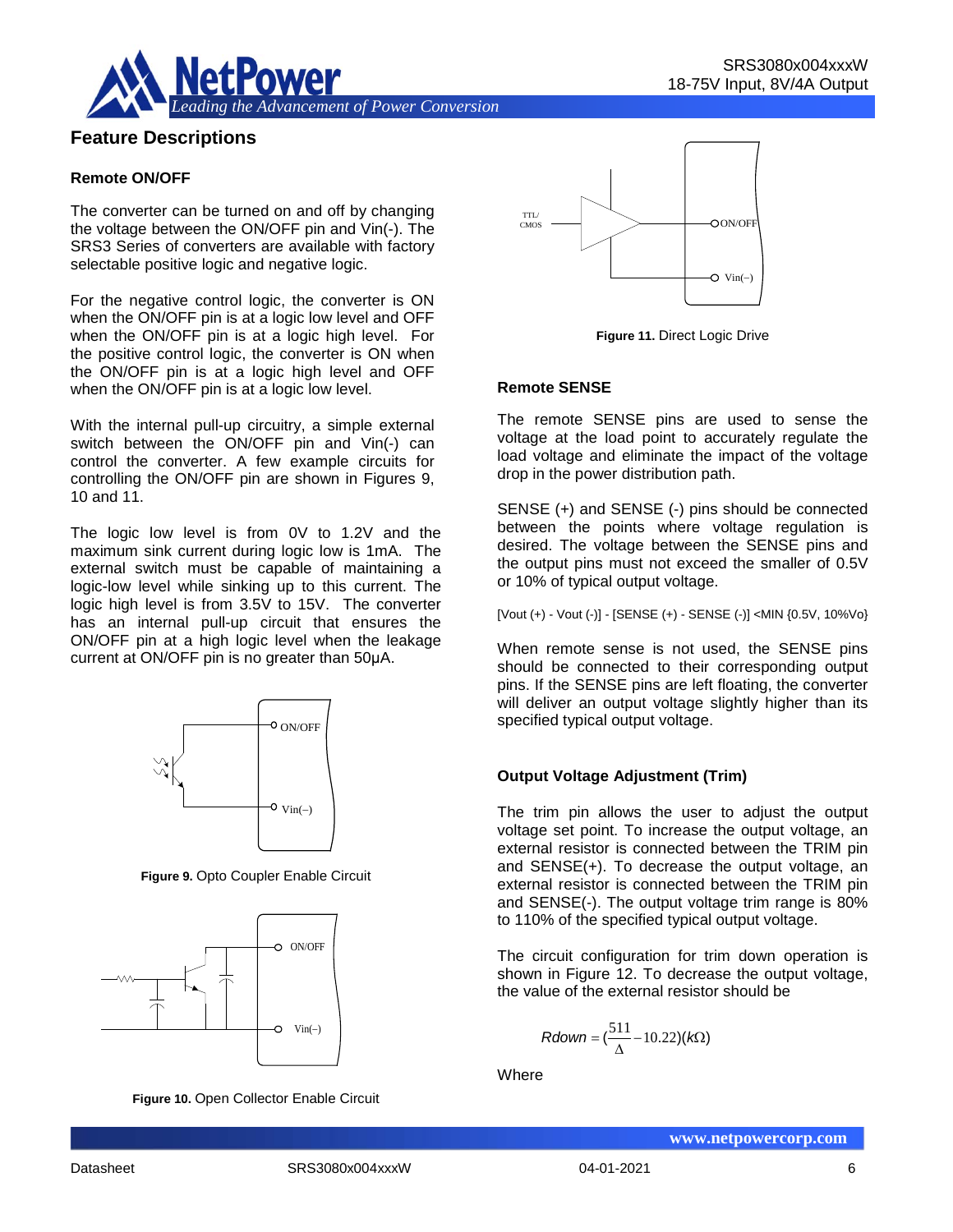

**Input Under-Voltage Lockout**

This feature prevents the converter from starting until the input voltage reaches the turn-on voltage threshold, and keeps the converter running until the input voltage falls below the turn-off voltage threshold. Both turn-on and turn-off voltage thresholds are defined in the Input Specifications table. The hysteresis prevents oscillations.

#### **Output Over-Current Protection (OCP)**

This converter can be ordered in either latch-off or auto-restart version upon OCP, OVP, and OTP.

With the latch-off version, the converter will latch off when the load current exceeds the limit. The converter can be restarted by toggling the ON/OFF switch or recycling the input voltage.

With the auto-restart version, the converter will operate in a hiccup mode (repeatedly try to restart) until the cause of the over-current condition is cleared.

#### **Output Over-Voltage Protection (OVP)**

With the latch-off version, the converter will latch off when the output voltage exceeds the limit. The converter can be restarted by toggling the ON/OFF switch or recycling the input voltage.

With the auto-restart version, the converter will operate in a hiccup mode (repeatedly try to restart) until the cause of the over-voltage condition is cleared.

#### **Over Temperature Protection (OTP)**

With the latch-off version, the converter will shut down and latch off if an over-temperature condition is detected. The converter has a temperature sensor located at a carefully selected position, which represents the thermal condition of key components of the converter. The thermal shutdown circuit is designed to turn the converter off when the temperature at the sensor reaches 120°C. The module can be restarted by toggling the ON/OFF switch or recycling the input voltage.

With the auto-restart version, the converter will resume operation after the converter cools down.

$$
\Delta = \left(\frac{|Vnom - Vadj|}{Vnom}\right) \times 100
$$

And

V*nom* = Typical Output Voltage V*adj* = Adjusted Output Voltage

The circuit configuration for trim up operation is shown in Figure 13. To increase the output voltage, the value of the resistor should be

$$
Rup = \left(\frac{5.11\text{Vol}(100 + \Delta)}{1.225\Delta} - \frac{511}{\Delta} - 10.22\right)(k\Omega)
$$

**Where** 

V*o* = Typical Output Voltage

As the output voltage at the converter output terminals are higher than the specified typical level when using the trim up and/or remote sense functions, it is important to make sure that the voltage at the output terminals does exceed the maximum power rating of the converter as given in the Specifications table.



**Figure 12.** Circuit to Decrease Output Voltage



**Figure 13.** Circuit to Increase Output Voltage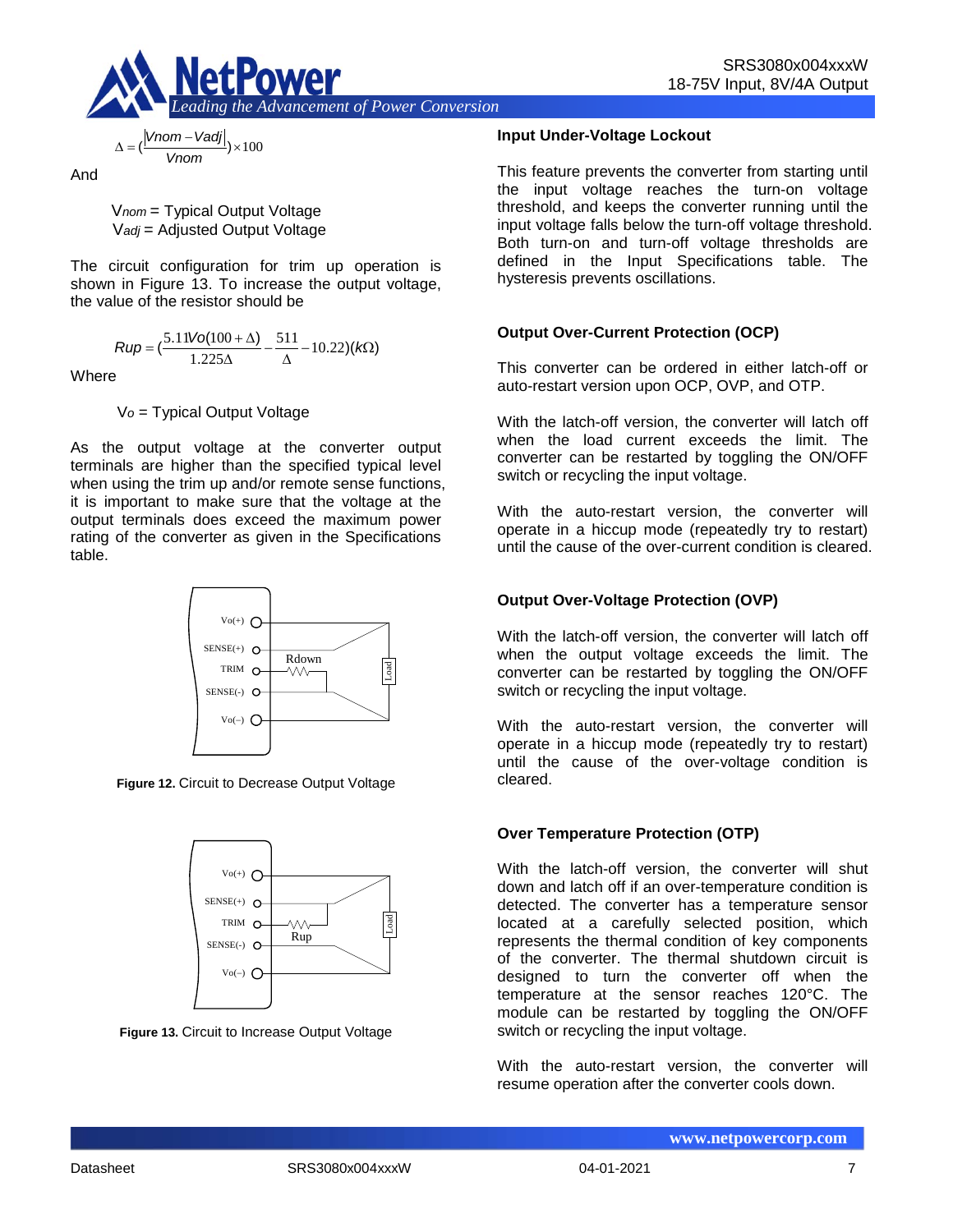

## **Design Considerations**

As with any DC/DC converter, the stability of the SRS3 converters may be compromised if the source impedance is too high or inductive. It's desirable to keep the input source ac-impedance as low as possible. Although the converters are designed to be stable without adding external input capacitors for typical source impedance, it is recommended to add 100µF low ESR electrolytic capacitors at the input of the converter for each 100W output power, which reduces the potential negative impact of the source impedance on the converter stability. These electrolytic capacitors should have sufficient RMS current rating over the operating temperature range.

The converter is designed to be stable without additional output capacitors. To further reduce the output voltage ripple or improve the transient response, additional output capacitors are often used in applications. When additional output capacitors are used, a combination of ceramic capacitors and tantalum/polymer capacitors shall be used to provide good filtering while assuring the stability of the converter.

### **Safety Considerations**

The SRS3 Series of converters is designed in accordance with EN 62368 Safety of Information Technology Equipment Including Electrical Equipment. The converters are recognized by UL in both USA and Canada to meet the requirements in UL 62368, Safety of Information Technology Equipment and applicable Canadian Safety Requirement, and ULc 62368. Flammability ratings of the PWB and plastic components in the converter meet UL94V-0.

To protect the converter and the system, an input line fuse is highly recommended on the un-grounded input end.

## **Thermal Considerations**

The SRS3 Series of converters can operate in various thermal environments. Due to the high efficiency and optimal heat distribution, these converters exhibit excellent thermal performance.

The maximum allowable output power of any power converter is usually determined by the electrical design and the maximum operating temperature of its

components. The SRS3 Series of converters have tested comprehensively under various conditions to generate the derating curves with the consideration for long term reliability.

The thermal derating curves are highly influenced by the test conditions. One of the critical variables is the interface method between the converter and the test fixture board. There is no standard method in the industry for the derating tests. Some suppliers use sockets to plug in the converter, while others solder the converter into the fixture board. It should be noted that these two methods produce significantly different results for a given converter. When the converter is soldered into the fixture board, the thermal performance of the converter is significantly improved compared to using sockets due to the reduction of the contact loss and the thermal impedance from the pins to the fixture board. Other factors affecting the results include the board spacing, construction (especially copper weight, holes and openings) of the fixture board and the spacing board, temperature measurement method and ambient temperature measurement point. The thermal derating curves in this datasheet are obtained using a PWB fixture board and a PWB spacing board with no opening, a board-to-board spacing of 1", and the converter is soldered to the test board with thermal relieves.

Note that the natural convection condition was measured at 0.05 m/s to 0.15 m/s (10ft./min. to 30 ft./min.

#### **Heat Transfer without a Baseplate**

With single-board DC/DC converter designs, convection heat transfer is the primary cooling means for converters without a baseplate. Therefore, airflow speed should be checked carefully for the intended operating environment. Increasing the airflow over the converter enhances the heat transfer via convection.

Figure 14 shows a recommended temperature monitoring point for open frame modules. For reliable operation, the temperature at this location should not continuously exceed 120 °C.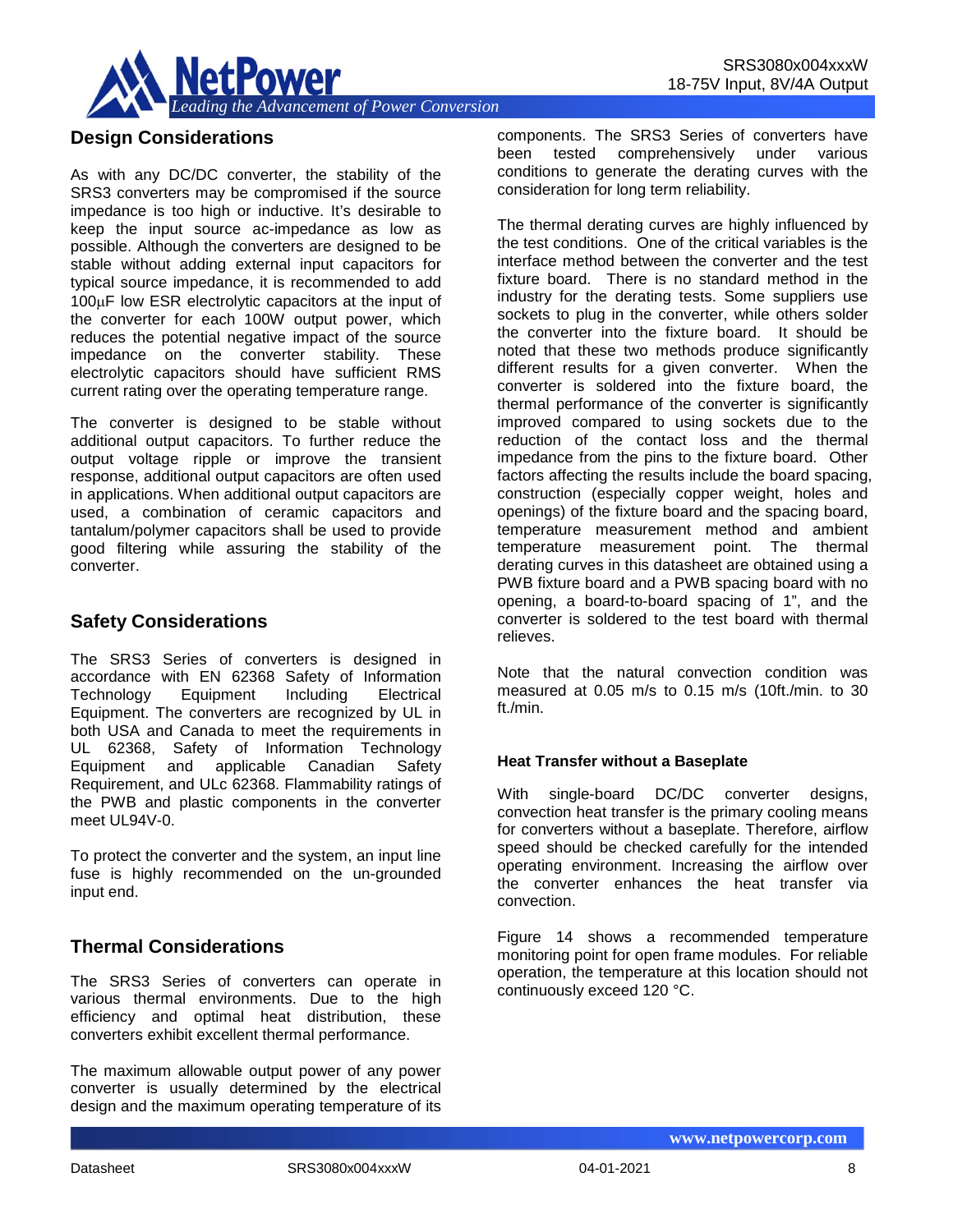



**Figure 14.** Temperature Monitoring Locations

#### **Heat Transfer with a Baseplate**

The SRS3 Series of converters has the option of using a baseplate for enhanced thermal performance.

The typical height of the converter with the baseplate option is 0.50". The use of an additional heatsink or cold-plate can further improve the thermal performance of the converter.

For reliable operation, the baseplate temperature should not continuously exceed 100 °C.

## **EMC Considerations**

The EMC performance of the converter is related to the layout and filtering design of the customer board. Careful layout and adequate filtering around the converter are important to confine noise generated by the switching actions in the converter and to optimize system EMC performance.